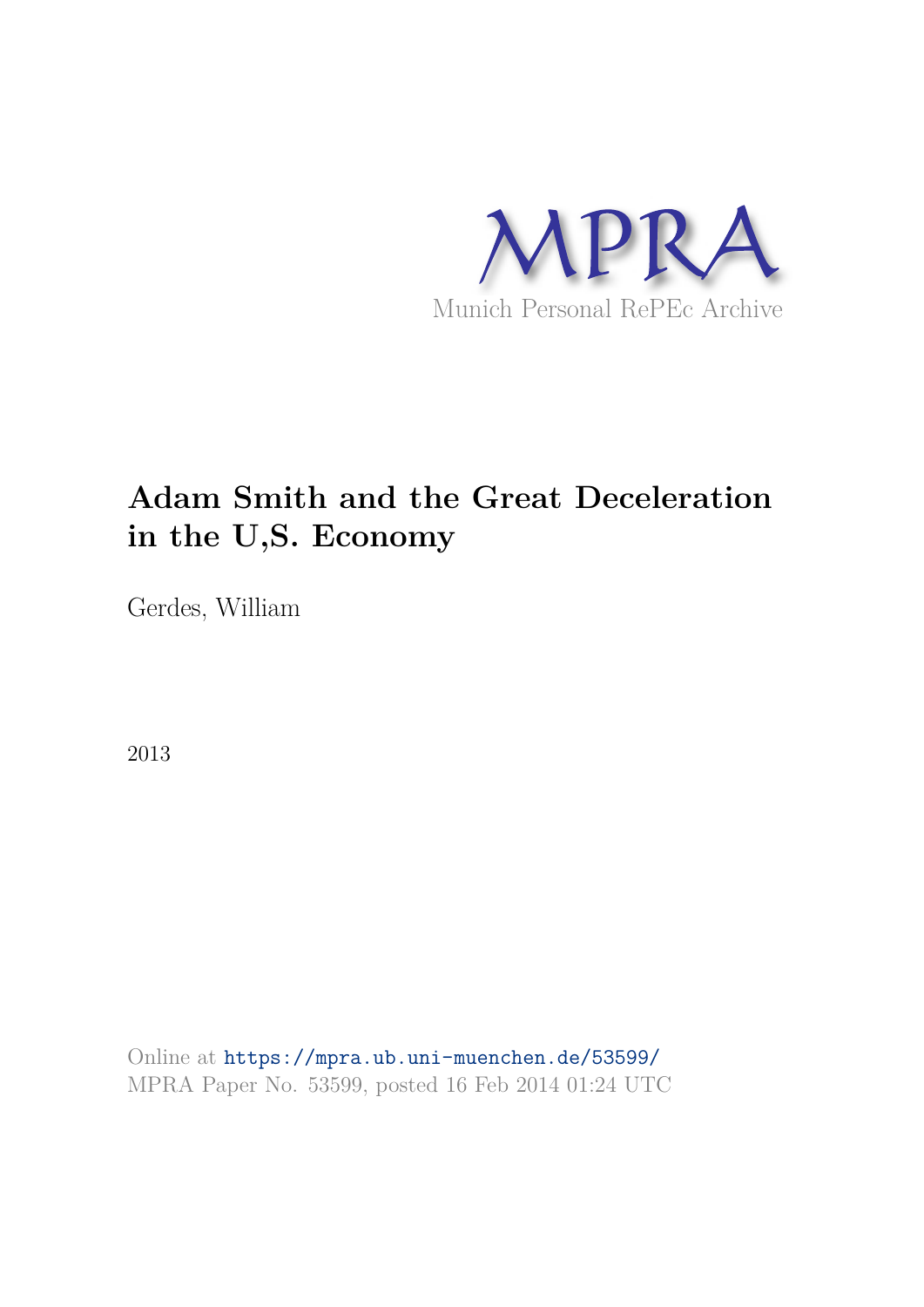# **Adam Smith and the Great Deceleration in the U.S. Economy**

 William D. Gerdes Clarke University, #1555 1550 Clarke Drive Dubuque, IA 52001

 (563)-588-6362 william.gerdes@clarke.edu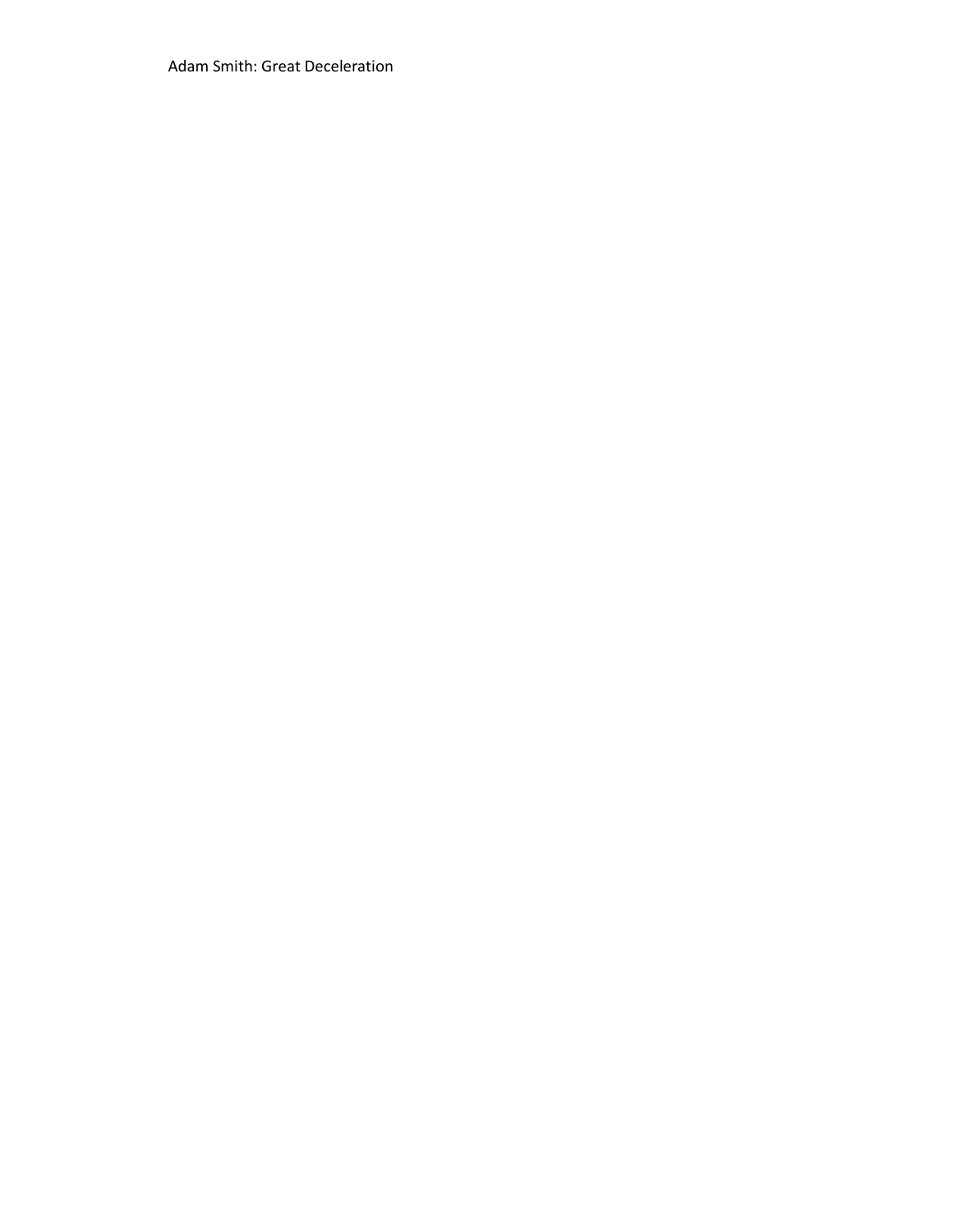# Adam Smith and the Great Deceleration in the U.S. Economy

From Adam Smith's perspective, the most prominent macroeconomic happening of the post-World War II period was not the Great Moderation, nor was it the recent Great Recession. Instead, it was the secular deceleration in economic growth occurring in the U.S., or the Great Deceleration. Smith's growth theory and his measure of aggregate output are employed in analyzing and documenting this Great Deceleration. From Smith's perspective, the most likely causal forces are the same ones that were retarding economic growth in eighteenth-century England: government command over resources and also its growth-inhibiting policies. On a positive note, Smith would consider the Great Deceleration as reversible. (JEL B12, E02, E60, O10, O43)

KEYWORDS: Adam Smith, economic growth, saving, capital accumulation, gross domestic product

## **I. Introduction**

This paper presents an assessment of the long-run performance of the U.S economy from the perspective of Adam Smith. The time frame is the more than six decades that have passed since the conclusion of World War II. From a Smithian perspective, the most prominent macroeconomic happening of this period was not the empirical proposition known as the Great Moderation, although this has received considerable attention (Bernanke 2004).<sup>1</sup> Nor was it the apparent successor, the Great Recession of 2008-2009. Rather, it was what Smith might describe as the Great Deceleration, or the notable decline in rate of U.S. economic growth that has occurred in the post-World War II period.

This Great Deceleration has gone largely unnoticed. It is testimony to lower priority accorded Smith's long-run view. It reflects, in turn, the dominance of the more short-run macroeconomic perspective of followers of John M. Keynes.<sup>2</sup> The disproportionate attention given the Great Moderation, and more recently the Great Recession, is evidence of the pervasiveness of the Keynesian perspective.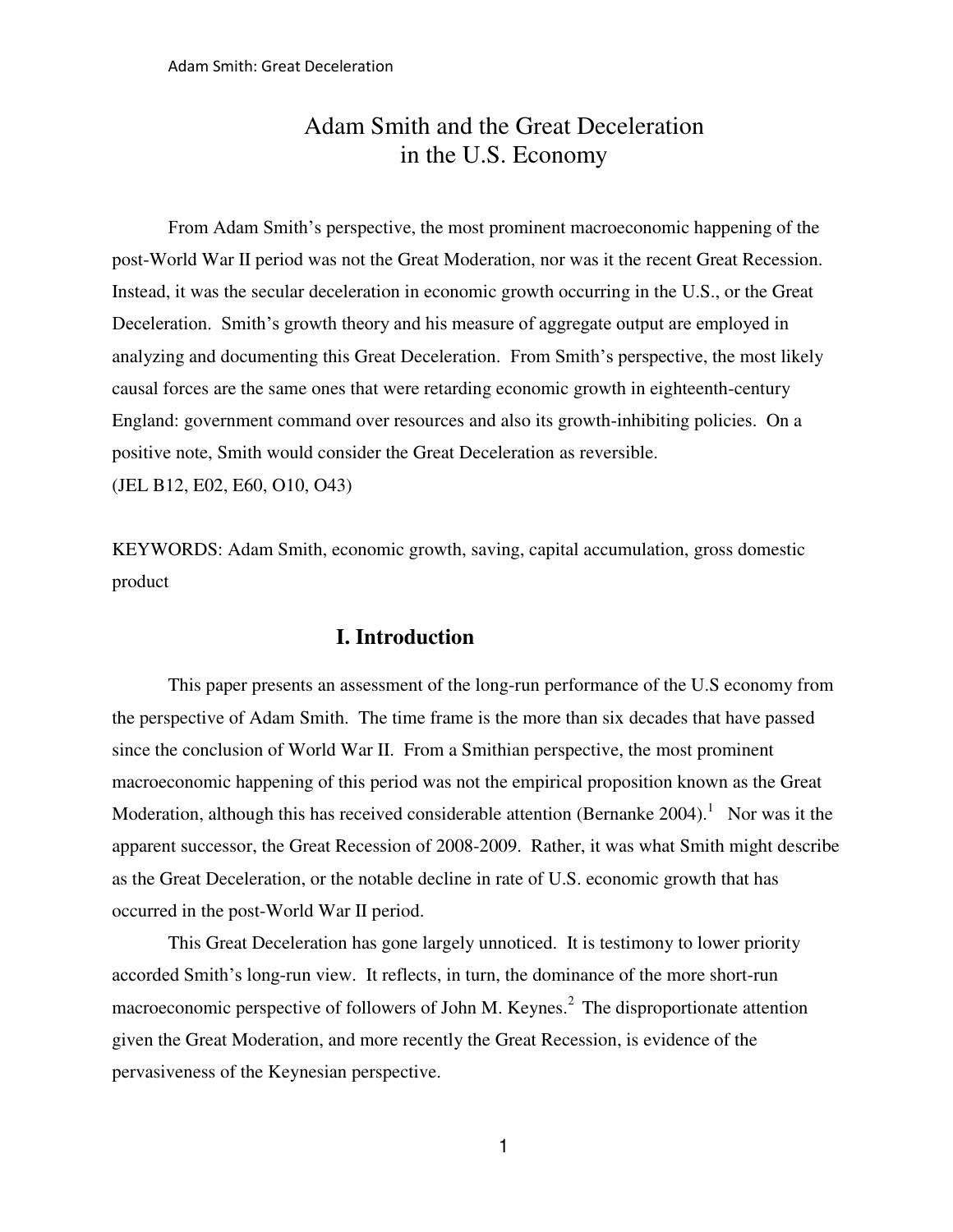Assessing the performance of the U.S. economy from the vantage point of Adam Smith resuscitates his predilection for the long-view. At the epicenter of Smith's perspective on longrun growth are counteracting forces involving the laws of human nature and actions undertaken by governments. Prior to examining the potential role played by such forces during the Great Deceleration, it is useful to briefly recount Smith's analysis of the causes of economic growth, and also his perception of how economic growth is properly measured.

## **II. Economic Growth**

*An Inquiry into the Nature and Causes of the Wealth of Nations* is a treatise on economic growth. Smith's growth theory, while embellished with historical examples, has a distinctly modern flair. Economic variables accounting for growth are very similar to those enumerated by Robert Solow (1957) in his seminal study of the aggregate production function: 1) improvements in productivity; and, 2) growth of the factors of production.

While land, labor, and capital all contribute to economic growth, they are not all equally important. For Smith, labor is primary source of wealth creation. It is the property rights that each man has to the fruits of his own labor that lead to the development and improvements in other inputs, land and capital.

The property which every man has in his own labor, as it is the original foundation of all other property, so it is the most sacred and inviolable. (Smith 1937, 121-122)

This emphasis on the input labor distinguishes Smith's work from that of modern theorists, who often give equal treatment to all factors of production. It also differentiates Smith from some of his contemporaries. It was the French physiocrats who considered land the principal input, while the mercantilists often stressed the importance of a favorable trade balance for the process of wealth accumulation.

As testimony to the pivotal role played by labor, Smith devoted much of Book I in the *Wealth of Nations* to a discussion of those factors that contribute to increases in labor productivity over time. He was quick to acknowledge, however, that both increases in the quantity of labor employed and improvements in labor productivity do not occur independently of the other inputs. Indeed, neither will likely happen if there is not a prior increase in a nation's capital stock. As a consequence, the study of capital formation becomes central to Smith's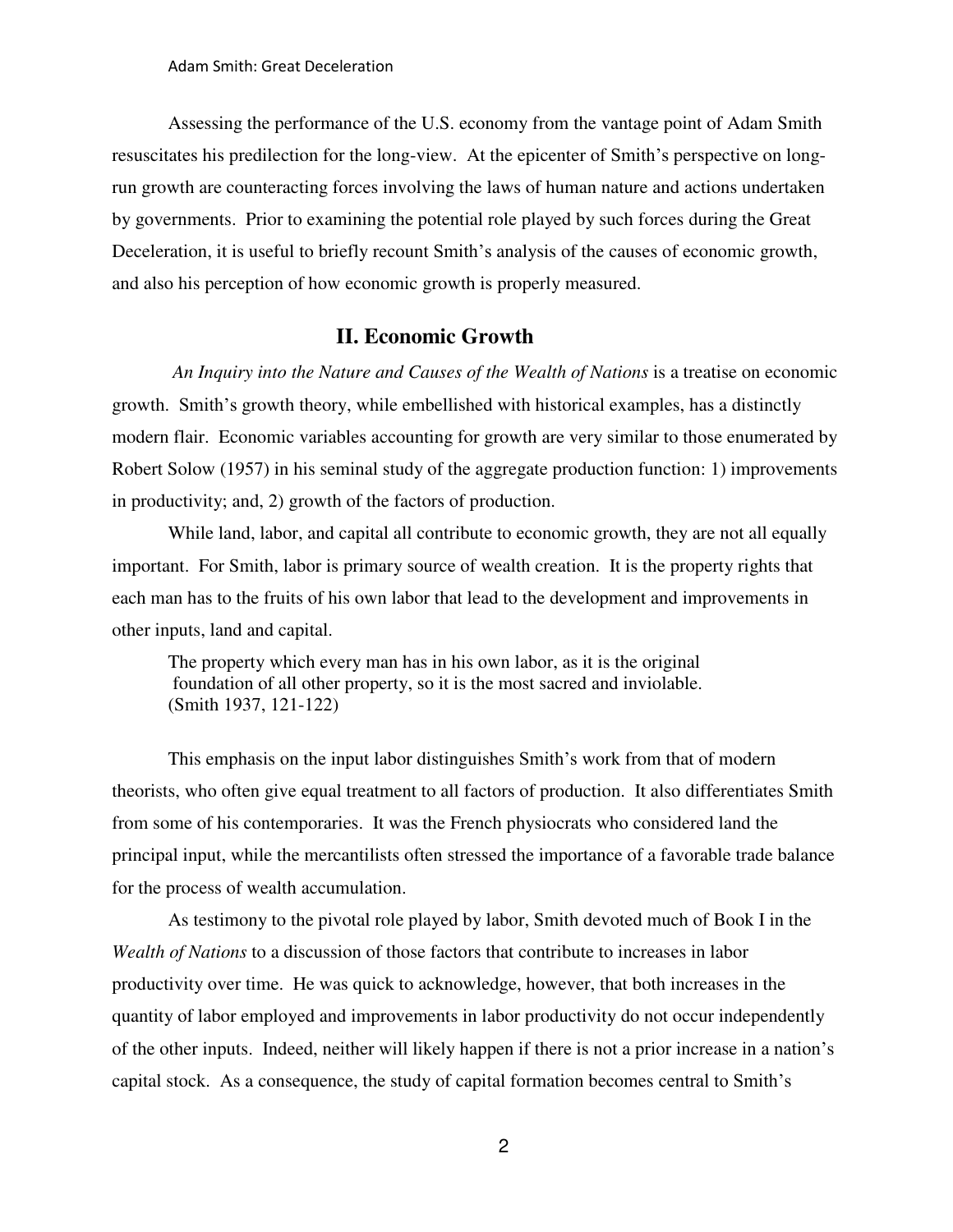analysis of the growth process, so much so that he devoted Book II (*Wealth of Nations*) to the subject.

It is noteworthy that Adam Smith's concept of capital included not only tools, machinery, and buildings (fixed capital), but also the wage goods (circulating capital). Inclusion of the latter is necessary because production is roundabout. Wage goods are required to support workers during the period of production. Given the current practice of excluding circulating capital, Smith's version of the capital stock is more general than contemporary versions.<sup>3</sup>

With increases in the quantity of labor employed and improvements in the productivity of labor both dependent on the accumulation of capital goods, how resources are allocated is a critical determinant of economic growth. More resources allocated for the production of capital goods increases the prospect for growth. Fewer resources allocated for that purpose implies the opposite---a reduced likelihood of economic growth.

Smith introduced the distinction between productive and unproductive labor to accentuate this resource allocation issue. Productive labor is labor that is employed in the production of goods. While not all goods that are produced serve as capital goods, many of them do. Thus, resources supporting productive labor generally favor greater capital accumulation. By contrast, Smith considered labor used to produce services as unproductive labor. Given that services are most often consumed instantaneously, resources devoted to their production generally undermine capital formation.<sup>4</sup>

Because saving is a requisite for capital formation, the accumulation of capital goods depends importantly upon human values. Parsimony and frugality, Smith noted, are favorable for economic growth because they free resources for this purpose. Prodigality, on the other hand, does just the opposite, i.e., it results in less saving and a reduced rate of capital formation.<sup>5</sup>

In the state of natural liberty, human values tend to promote economic growth. The lifelong striving on the part of man to improve his economic condition nurtures his natural inclination to save more. This is not always easily accomplished given the ever-present temptations associated with the pleasures of current consumption. The volume of saving that does occur under these circumstances testifies to the dominance of man's long-run disposition, something that is embedded in human nature.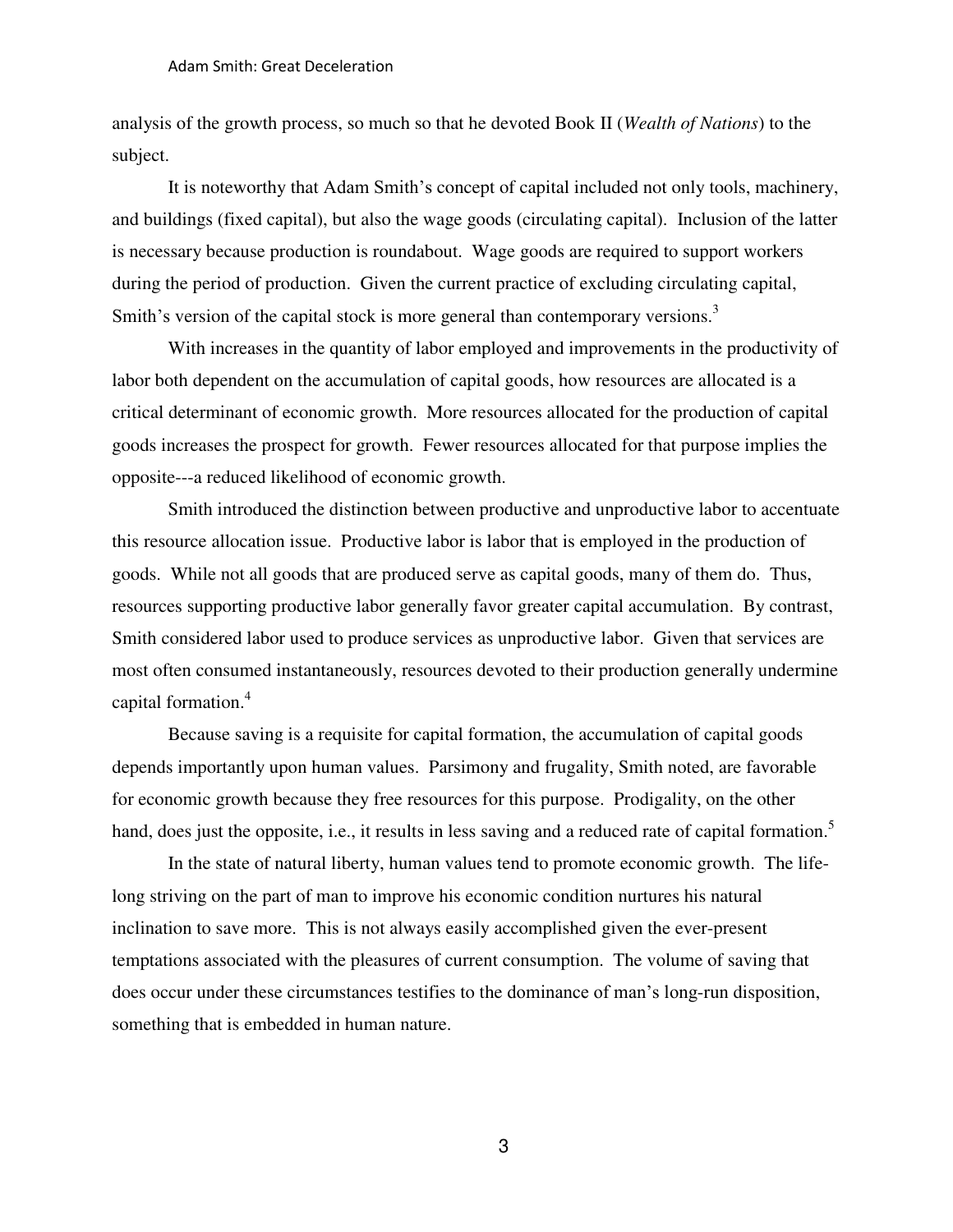With regard to profusion, the principle which prompts to expense, is the passion for enjoyment; which, though sometimes violent and very difficult to be restrained, is in general only momentary and occasional. But the principle which prompts us to save, is the desire of bettering our condition, a desire which though generally calm and dispassionate, comes to us from the womb and never leaves us till we go into the grave. (Smith 1937, 324)

While individual frugality and prudent behavior provided an undergirding for the natural economic progress occurring in England (and elsewhere), the magnitude of this progress was, in many instances, diminished by actions undertaken by governments.

Smith cited two principal ways that governments undermine economic growth. First, governments can and often do absorb large quantities of resources. Military expenditures and outlays related to maintaining the royal court were the primary culprits in Smith's day. Lavish expenditures for both purposes were a drain on England's resources, resources that could have been employed to increase the nation's capital stock. While harmful, Smith observed that, to date, such government profligacy had not been sufficient to bring to a halt long-run capital formation in England.

 But though the profusion by government must, undoubtedly, have retarded the natural progress of England towards wealth and improvement, it has not been able to stop it. The annual produce of its land and labour is, undoubtedly, much greater at present than it was either at the restoration or at the revolution. The capital, therefore annually employed in cultivating this land, and in maintaining this labour must likewise be much greater. In the midst of all the exactions by government, this capital has been silently and gradually accumulated by the private frugality and good conduct of individuals…. (Smith 1937, 328-329)

Second, governments retard economic progress by enacting growth-inhibiting policies that redirect resources from more productive to less productive uses. Smith cited, in particular, mercantilist trade policies that caused England to domestically produce goods that could have been produced much more cost-effectively elsewhere. In addition to its trade policies, government in England had refused to modernize numerous laws and regulations that were legacies from medieval times. The economic consequences were reduced labor mobility and less effective land utilization.

From Smith's perspective, then, economic growth is compatible with the laws of human nature. The observed rate of economic growth, for any country, reflects the relative strength of two conflicting forces: 1) the natural inclination of man to save more and to accumulate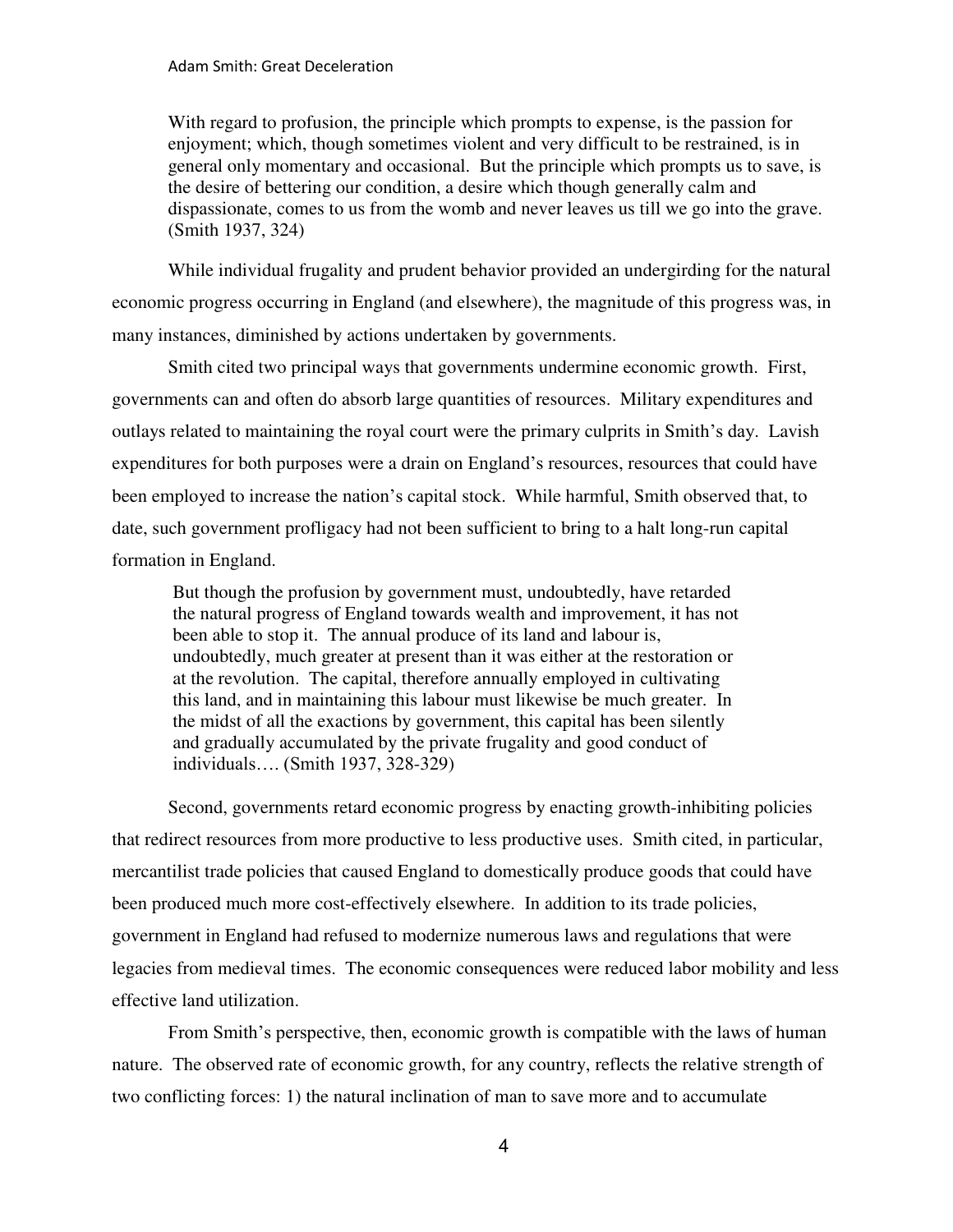additional capital goods; versus, 2) the actions of governments that both absorb valuable resources and engage in growth-inhibiting policies. The practical consequence for Smith's England was a pattern of economic growth that, while positive, was considerably muted relative to what it otherwise might have been.

### **III. Measuring the Wealth of Nations: Smithian Domestic Product**

*An Inquiry into the Nature and Causes of the Wealth of Nations* was primarily concerned with economic growth and not macroeconomic measurement. In his theorizing on growth, however, Smith did offer a conceptual version of the national product. He called it "the annual produce of the land and labour of a nation," which is subsequently referred to as Smithian Domestic Product (SDP).

Smithian Domestic Product consists of the aggregate production of goods.<sup>6</sup> This goodsonly production boundary is evident in Smith's analogy concerning factor claims on output. Factor claimants are the same whether one considers the revenue from sale of an individual commodity or revenue from the sale of a country's total output.

Since this is the case, it has been observed, with regard to every particular commodity, taken separately; it must be so with regard to all the *commodities*  which compose the whole annual produce of the land and labour of every country, taken complexly. The whole price or exchangeable value of that annual produce, must resolve itself into the same three parts, ... the wages of their labour, the profits of their stock, or the rent of their land. (Smith 1937, 270) [my italics]

The composition of SDP is compatible with Smith's growth analysis, and reflects the importance he attached to the process of capital formation. His predilection for goods production is based on the observation that services generally are deficient on plutological grounds. Their consumption most often is instantaneous, as evidenced by the menial servant, whose services "generally perish in the very instance of their performance." (Smith 1937, 315)

By way of contrast, goods possess a critical inter-temporal feature that allows them to serve as capital goods. We can distribute their consumption through time. While not all goods that are produced are employed as either fixed or circulating capital, all have the potential for such employment. Hence, Smith viewed the aggregate production of such goods as a form of "generalized" (gross) capital formation.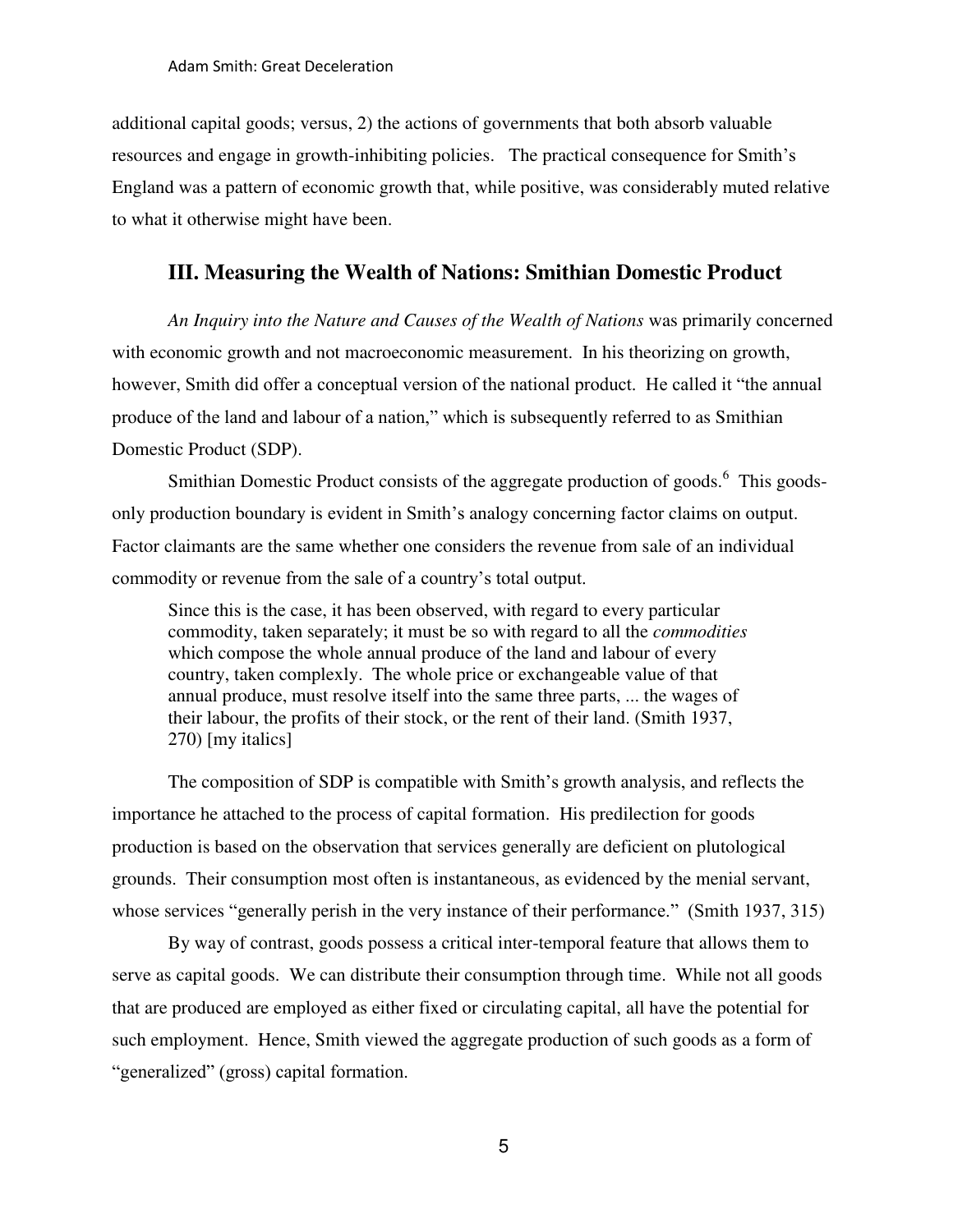Estimates of Smithian Domestic Product for the U.S. economy are presented below. They were derived from gross domestic product (GDP) data. Because GDP includes the production of both goods and services, it is necessary to separate the production of these two types of output. The U.S. Department of Commerce presents GDP data in several formats, and one of them separates output in the desired manner. It is called Real Gross Domestic Product by Major Type of Product, Chained Dollars.<sup>7</sup>

In this data set, real output is decomposed into three categories: goods, services, and structures. Goods are products that can be stored or inventoried, services are products that cannot be stored and are consumed at the place and time of their purchase, and structures are products that are usually constructed at the location where they will be used and typically have long economic lives. Products with characteristics of more than one category are classified on the basis of their dominant characteristic. (U. S. Department of Commerce 1998, M-14) SDP estimates are constructed from this data set by summing the production of goods and structures. For a more detailed discussion of Smithian Domestic Product and its estimation, refer to Gerdes (2005).

#### **IV. The Great Deceleration in the U.S.**

In TABLE 1, average annual U.S. growth rates for both real SDP and real GDP are presented by decade as well as for the entire 63-year period from 1949-2012. By both measures, the most rapid U.S. economic growth occurred in the early post-World II period (1950s and 1960s). The relatively robust 4.3 percent average annual growth rate for the 1950s warrants an historical comment. In retrospect, this solid performance is in marked contrast to the characterization of that decade by early Keynesian economists. They generally dismissed the 1950s as a decade of missed opportunities, with the economy performing much below its potential. By Smith's measure, and with the benefit of hindsight, it appears that they should have been telling us something quite different: "You never had it so good."

SDP and GDP data both document the Great Deceleration. The marked decline in decadal production growth is readily discernable. From four percent (or four percent plus) in the 1950s and 1960s, average annual growth for the most recent decade fell to 1.0 percent (1.7% for GDP). This was by far the lowest growth recorded for any post-World War II decade. Moreover, the abysmal performance in the last decade remains after diluting the impact of the Great Recession (2008 and 2009) by extending that decade to include the three years from 2010-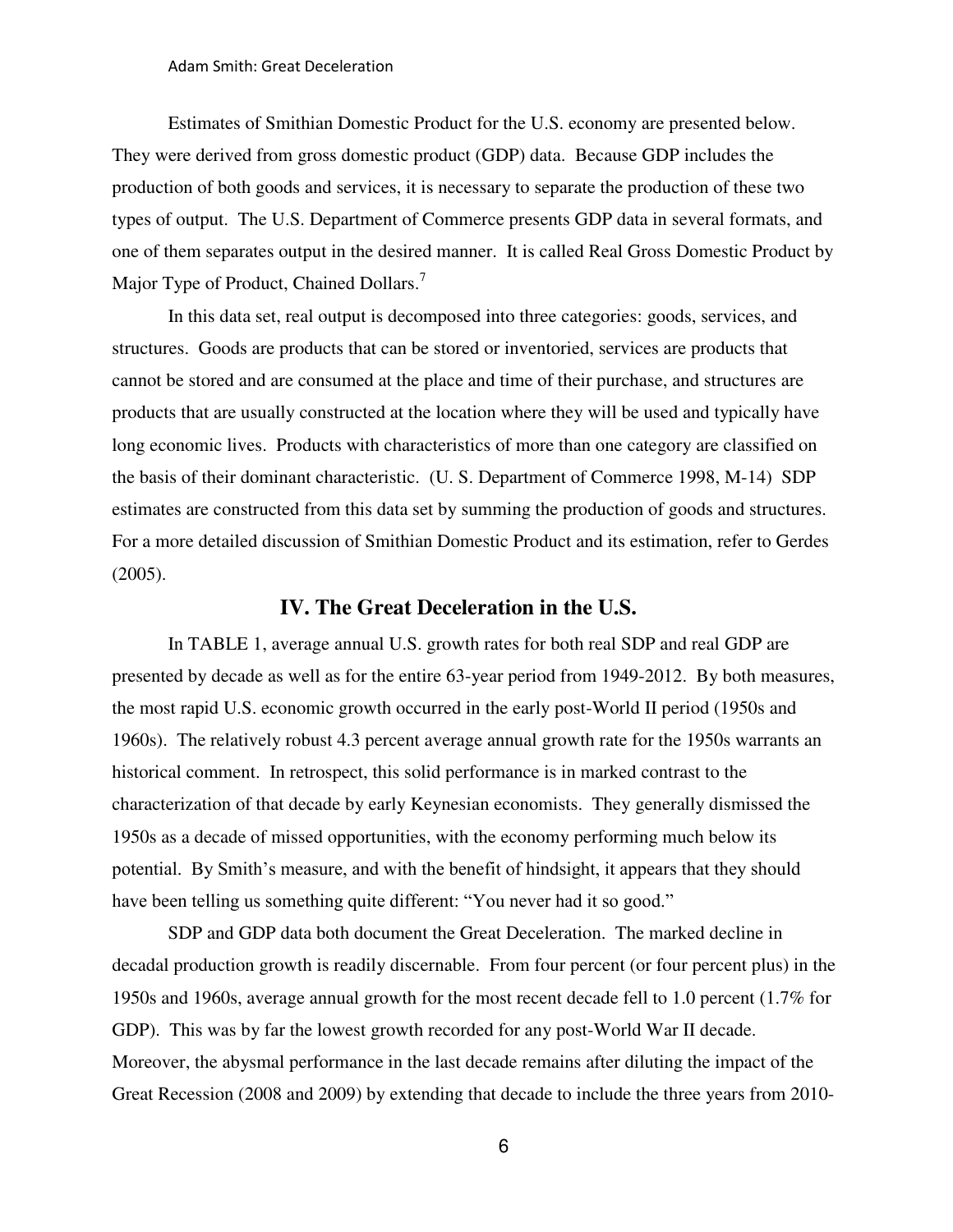2012. Average annual growth for SDP and GDP was 1.9 and 1.8 percent respectively for the thirteen years from  $1999-2012$ .<sup>8</sup>

That the secular deceleration in the growth of both SDP and GDP occurred in tandem would not have surprised Smith.<sup>9</sup> He would likely argue that there is causality here. That is, the decline in SDP growth is *causing* deceleration in the growth of GDP. SDP measures the quantity of generalized saving and capital formation that provides the foundation for long-run improvements in the wealth of nations. Any deceleration in the rate of generalized capital accumulation, such as that occurring in the U.S., has pernicious consequences for economic activity in all of its forms. Reduced capital formation not only depresses future goods production (and SDP growth), but also growth as recorded by more comprehensive output measures such as GDP. That is because capital goods not only beget goods, but they also beget services (which are included in GDP).

### **V. The Great Deceleration: Causality**

Isolating causal factors for the Great Deceleration is not an easy task given the size and diversity of the U.S. economy. Examining potential causality from Adam Smith's point of view considerably narrows that focus.

Unlike some of his classical successors [Ricardo, 1962 (1821); John S. Mill, 1965 (1848)], Smith did not subscribe to the view that long-run deceleration in economic growth was something inevitable that would eventually lead to a stationary state. He was generally much more sanguine about such matters. Natural forces in the form of prudent individual behavior resulted in the accumulation of more capital goods and long-run improvements in living standards. Thus, it is very unlikely that Smith would view the Great Deceleration in the U. S. as something natural.

If the Great Deceleration was not the result of natural forces, Smith would turn to the role played by government. The issue here is whether post-World War II governments in the U.S. behaved in a manner that mimicked, in a demonstrable way, the behavior of England's government at the time of Smith. If they did, Smith would most likely assign culpability to government for the deteriorating performance of the U.S. economy.

Two questions are critical for assessing possible government involvement. First, did governments in the U.S. absorb larger quantities of resources during the period of the Great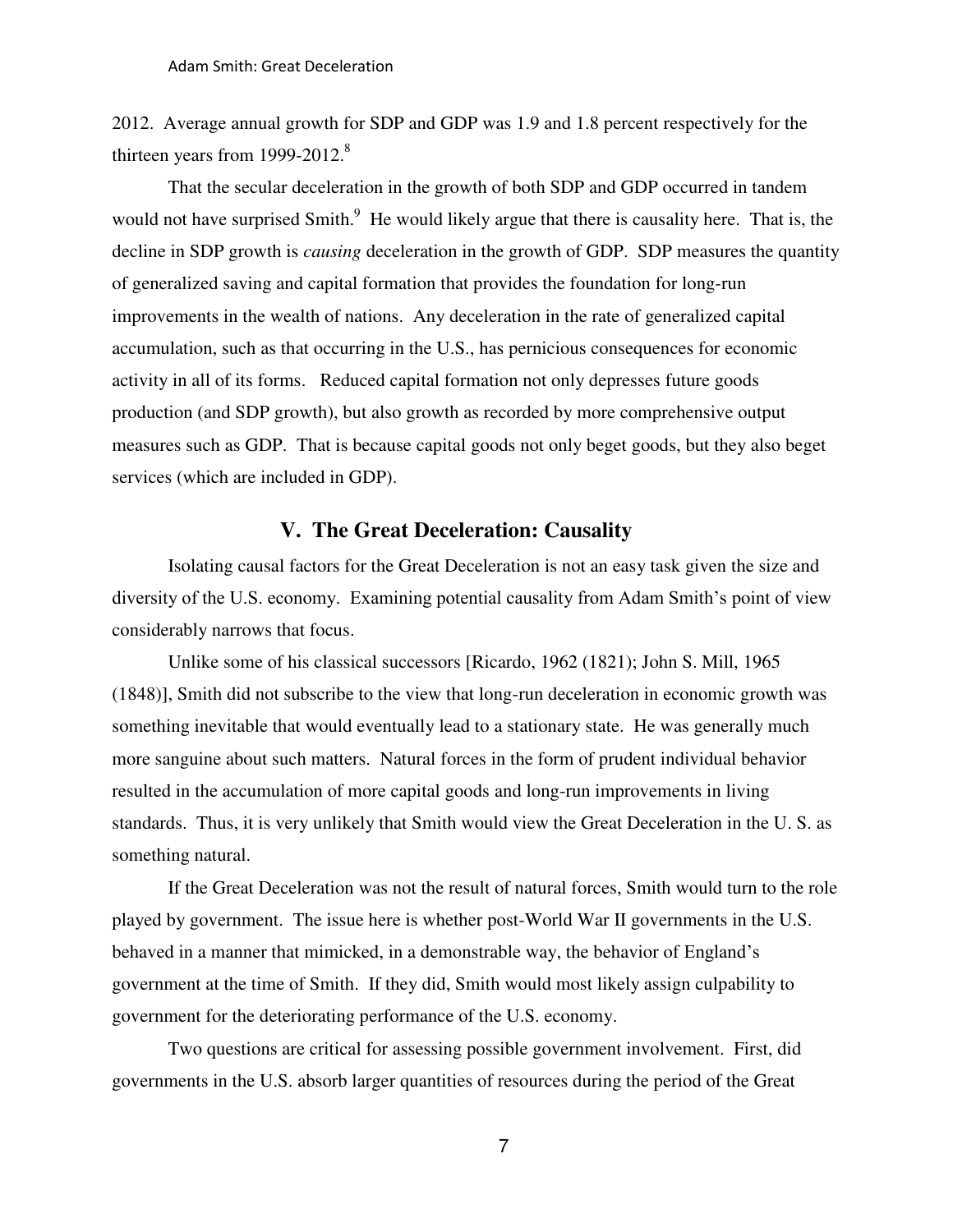Deceleration---enough so to potentially crowd out private capital formation? Second, for the same period, did government embark upon new policies that could potentially inhibit the rate of economic growth? With both questions answered in the affirmative, Smith would raise the specter of a government-induced Great Deceleration in the U.S.

#### **1. The Size of Government in the U.S.**

Government as a portion of the U.S. economy expanded dramatically in the post-World War II period. FIGURE 1 shows total government spending (for all levels of government) as a percentage of GDP for the period 1948-2009. In 1948, nominal government spending was slightly more than one-fifth of nominal GDP (20.5%). That ratio doubled to nearly 42 percent in 2009.

 The magnitude of this increased claim on resources reflects a quantum shift in government behavior following World War II. Two of the most noteworthy changes were the buildup of a permanent U.S. military establishment, and an unprecedented growth of government social programs. The former was most prominent during the first decade under consideration. Since the mid-1960s, nearly all of the growth in government (in relation to the size of the economy) resulted from increased outlays for social programs.

 Adam Smith would maintain that the diversion of an additional one-fifth of the economy to the government sector would dramatically increase the quantity of unproductive labor employed in an economy. The anticipated result is a greatly reduced rate of capital formation and a slowing of economic growth. This (Smithian) prognosis is consistent with the observed deceleration in both SDP and GDP growth for the U.S. in the post-World War II period.

 Additional support for Smith's crowding-out hypothesis occurred in the form of a natural experiment in the U.S. data for the 1990s. Following the collapse of the Soviet Union and other like-minded governments in Eastern Europe, the perceived security threat to the U.S. diminished dramatically. That allowed for a "peace dividend" in the form of a release of resources that were previously employed by government for military purposes.

 FIGURE 1 shows the resulting decline in total government spending relative to GDP. The drop was most pronounced during the years 1991-1999. Government spending as a portion of GDP fell by 4.6 percent (from 37.2 percent to 32.6 percent), with reduced defense spending accounting for approximately 40 percent of that decline.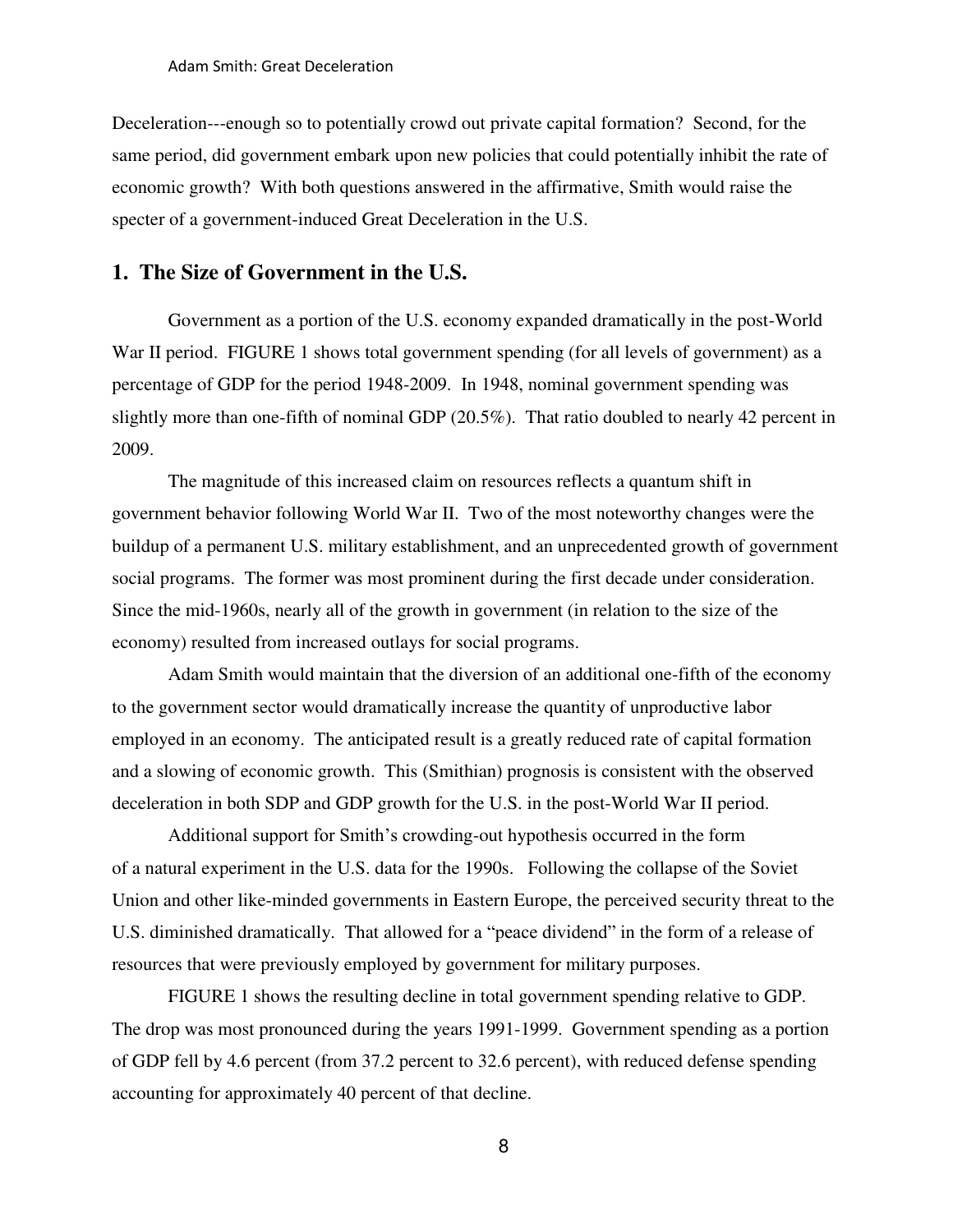If increases in government spending did, indeed, crowd out private sector spending (and capital formation) in the post-World War II period, then evidence of a reversal should be present in the data for the 1990s. That is, reductions in government spending (as a portion of the economy) should be good for capital formation and economic growth. Both GDP and SDP data confirm that it was. Average annual GDP growth accelerated from 3.0 in the 1980s to 3.8 percent from 1991-1999 (TABLE 1, 9). The acceleration, by Smith's measure, was even more pronounced. SDP growth more than doubled to 5.1 percent from 2.5 in the 1980s. This growth rate for SDP was appreciably higher than that recorded for any decade in the Post-War period.<sup>10</sup>

Smith would not find this reversal in the pattern of U.S. production growth a bit unusual. Reallocating resources away from government should lead to greater prosperity (and a more rapid growth of SDP). Had England's wars with France during the previous two centuries not transpired, England would have experienced a similar fate.

But had not those wars given this particular direction to so large a capital, a greater part of it naturally would have been employed in maintaining productive hands. ……The value of the annual produce of land and labour of the country, would have been considerably increased by it every year, and every year's increase would have augmented still more that of the following year. More houses would have been built, more lands would have been improved, and those which had been improved before would have been better cultivated, more manufactures would have been established, and those which had been established before would have been more extended; and to what height the real wealth and revenue of the country might, by this time, have been raised, it is not very easy even to imagine. (Smith 1937, 328)

#### **2. Government Policies**

A second way that government contributed to the Great Deceleration in the U.S. was through its economic policies. Those that Smith found especially harmful in eighteenth-century England were trade barriers, regulations resulting in greater labor market rigidities, and land use restrictions. Such policies appear much less burdensome during the Great Deceleration. After World War II, there was a marked increase in the value of international trade relative to the size of the U.S. economy. Moreover, there was evidence of greater labor mobility, and land use restrictions did not appear constraining.

While adverse policies enumerated by Smith may not lend much insight into the Great Deceleration, the post-World War II period did witness an entirely new set of government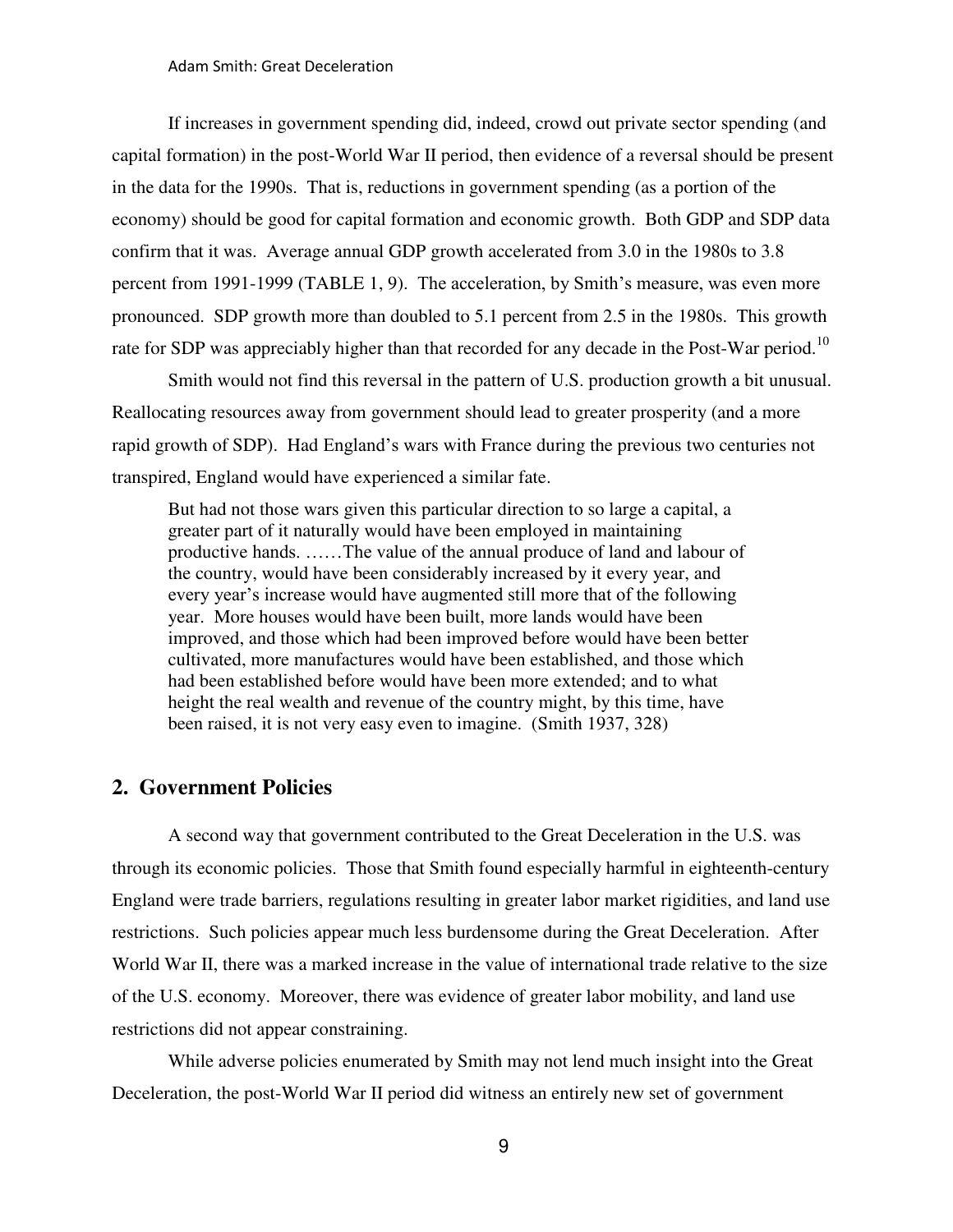policies that are not so easily dismissed. They were the macroeconomic policies popularized by Smith's fellow countryman John M. Keynes. In contrast to the limited role for government envisioned by Adam Smith, Keynes and his followers maintained that the scope of government should be allowed to grow in order to accommodate efforts to mitigate the damaging repercussions of business cycle fluctuations.

Because Keynesian policies were novel and anticlassical, they often met with considerable resistance, both in academe and in political circles. To gain acceptance for their policies, Keynes and his followers took steps to discredit Adam Smith (and the classicists). Under attack were not only the long-run perspective that, for Smith, had served as the foundation for centuries of economic growth, but also the most important practical implication of that longrun perspective---acts of private saving.

The long-run perspective central to Smith's analysis was inconsistent with new policy initiatives envisioned by Keynes (and his followers). Government efforts to tame the business cycle required something much more myopic. In advancing that cause, Keynes exhibited disdain for those, who like Smith, gave deference to the long-run. From his oft-quoted critique of the quantity theory of money, a long-run proposition:

Now 'in the long-run' this is probably true…..But this *long-run* is a misleading guide to current affairs. *In the long-run* we are all dead. Economists set themselves too easy, too useless a task if in tempestuous seasons they can only tell us that when the storm is long past the ocean is flat again. [Keynes 1971 (1923), 80]

Keynes also moved to stigmatize the principal by-product of the long-view, acts of private saving. He crafted an argument that Adam Smith had it all wrong. Saving is not, as Smith would have it, a public virtue. In many instances, it was positively harmful to the economy. Keynes's position required a dramatic reinterpretation of the relationship between saving and aggregate economic activity.

For Smith, abstinence from consumption was *the* form of behavior that allowed individuals to realize their aspirations for a better economic life. It was not always easily accomplished and required self-discipline and a willingness to defer gratification. What turned this form of behavior into a public virtue was its unintended consequence. Saving laid the foundation for long-run economic growth. As a necessary condition for capital formation, it served as the edifice for long-run improvements in the wealth of nations.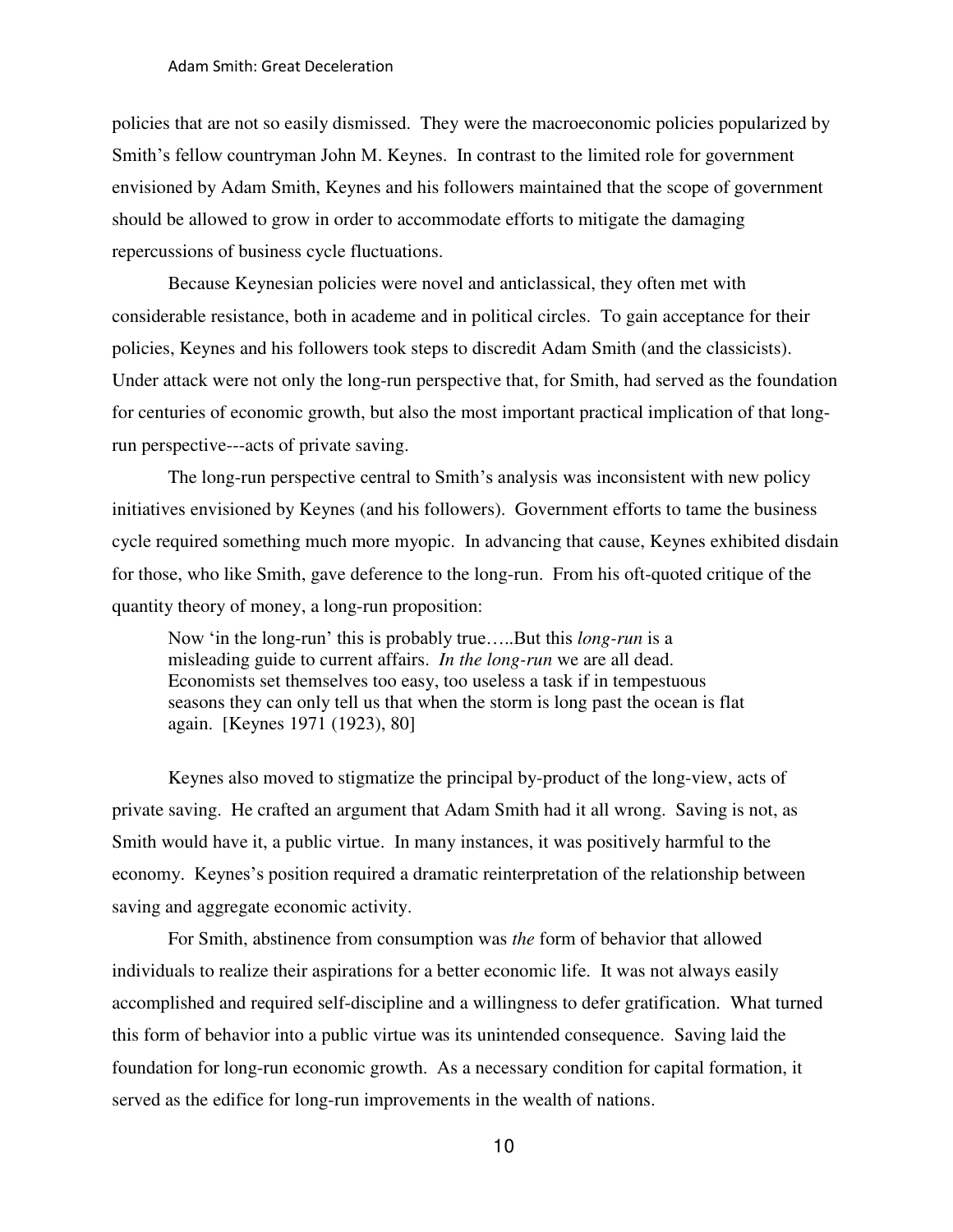Keynes turned Smith's view of saving on its head. Saving was not considered a virtuous form of behavior. Instead of laying the foundation for additional wealth accumulation, it often had the unsalutary consequence of doing just the opposite----destroying wealth. This novel view of saving was subsequently dubbed the *paradox of thri*ft. It hinged on differentiating individual acts of saving from attempts to save in the aggregate.

For although the amount of his own saving is unlikely to have any significant influence on his own income, the reactions of the amount of his consumption on the incomes of others makes it impossible for all individuals simultaneously to save any given sums. Every such attempt to save more by reducing consumption will so affect incomes that the attempt necessarily defeats itself. (Keynes 1936, 84)

That is, when people, in the aggregate, attempt to save more, it undermines productive activity, with the ultimate result of less wealth accumulation.

No attempt is made to systematically assess the impact of these attacks by Keynes on the premises of Adam Smith's growth analysis. Anecdotal evidence, however, does suggest that individuals in the U.S. may well have shortened their time-horizons. From the growth in popularity of fast food restaurants, to the ready use of credit cards and the accumulation of unprecedented amounts of consumer debt, they appear less willing to defer gratification than was true in the past. On the policy side, there has been an ebb and flow to the popularity Keynesian policy measures directed toward reducing time-horizons and the volume of saving. An important exception, though, is deficit spending by governments. Negative government saving has become a permanent part of the economic and political landscape. By serving as an offset to private saving, it provides a drag on aggregate saving.

Adam Smith would, in all likelihood, be aghast at both the dramatic growth in the size of government during the Great Deceleration, and also the degree to which Keynesian economic policies found favor in the U.S. From his perspective, both are likely to depress long-run economic growth. They are, however, consistent with the downward drift in generalized capital formation and the pattern of decelerating production growth that characterize the Great Deceleration.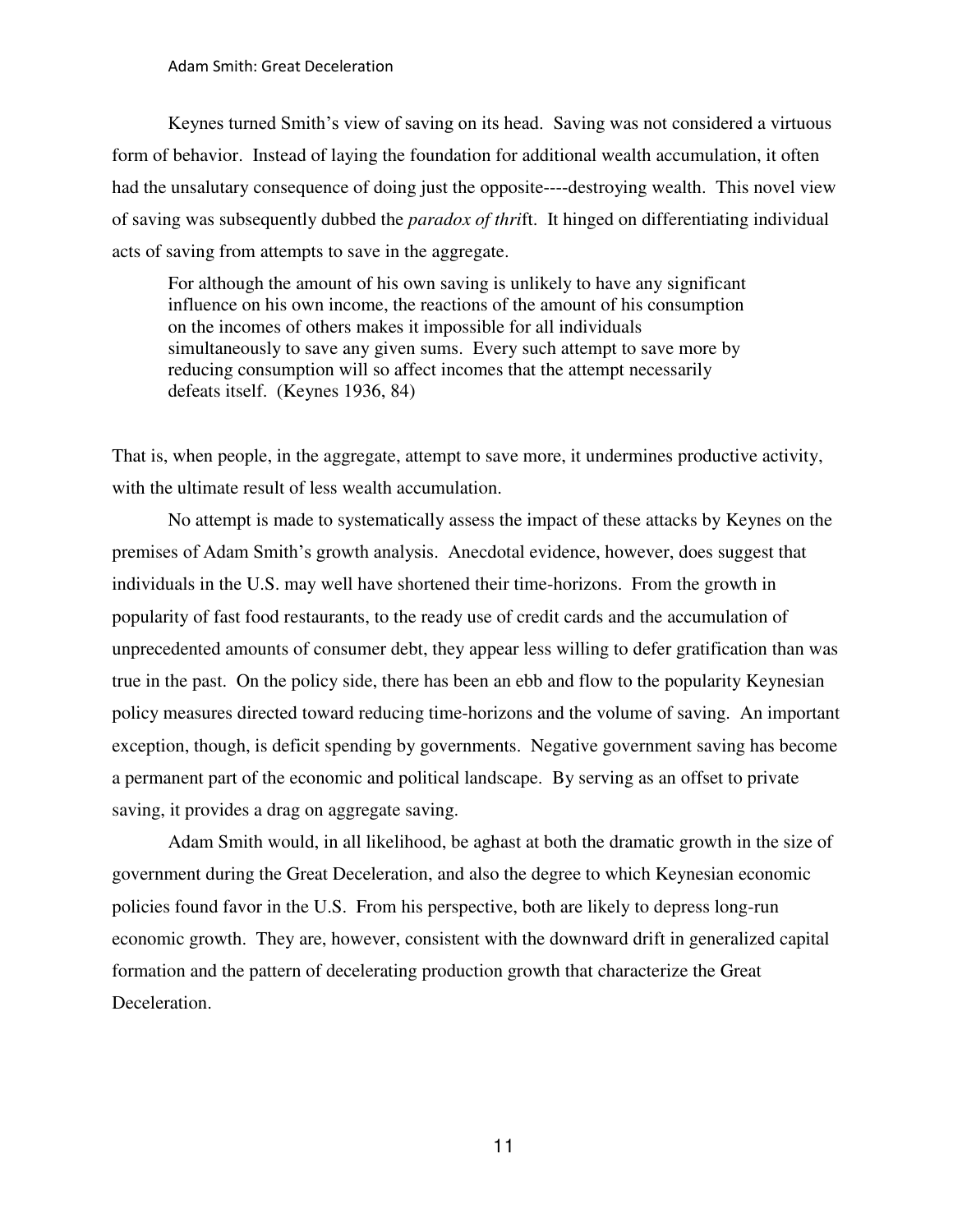## **VI. Summary**

The data corresponding to Adam Smith's long-run perspective indicate that the U.S. is not experiencing a Great Moderation nor a Great Recession, but rather a Great Deceleration. Economic growth is in a secular decline. The empirical markers are reduced growth rates for saving, generalized capital formation, and aggregate production.

Smith would aver that this Great Deceleration is ahistorical and not something natural. In the state of nature, human values generally nurture behavioral patterns that embody prudence and self-restraint. The result, in most cases, is greater saving, capital formation, and secular economic growth. That has been the general case since the days of the Roman Empire, with the norm a pattern of steady, but irregular, economic progress.

Disruptions to this pattern of natural economic progress most often result from actions undertaken by government. This observation appears to have relevance for the Great Deceleration. The size of government (relative to the U.S. economy) more than doubled since the beginning of the Great Deceleration. In addition, government also embarked on new (Keynesian) economic policies that often rewarded those with predilections for the short-run outcomes, and encouraged consumption at the expense of saving. Both this reallocation of resources from the private sector to government, and economic policies that detract from longrun decision-making, are capable of undermining the very foundations of natural economic progress as envisioned by Smith.

Indeed, were Adam Smith here today, he would likely make the case that John M. Keynes had it all wrong. In the long-run, we are not all dead. Rather, we are all alive and are the benefactors of decisions made by those before us. If the values and supporting institutions of those before us resulted in greater saving and more capital formation, we are, indeed, fortunate. If they favored consumption at the expense of saving, then our prospects are much less sanguine. Evidence from the Great Deceleration suggests that, in the U.S., the pattern of behavior more closely resembles the latter.

On a more positive note, Smith would not view this Great Deceleration as irreversible. After all, economic growth is natural in the sense that it tends to occur in the state of natural liberty. If the declining growth in the U.S. is largely a result of actions undertaken by government, as Smith might infer, then smaller government and changes in government policies will be instrumental for a reversal of the Great Deceleration.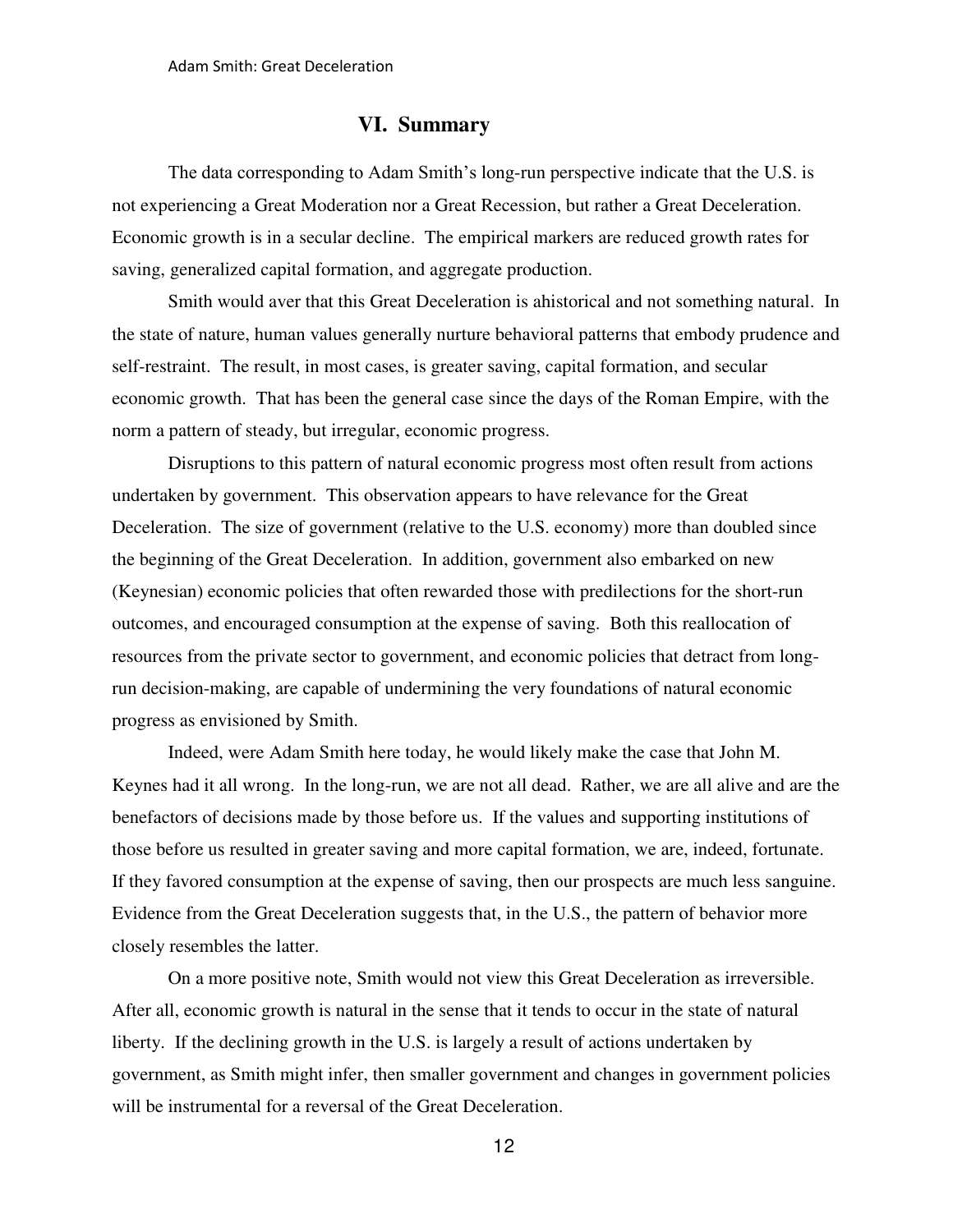#### **NOTES**

<sup>1</sup> The Great Moderation was in reference to a significant reduction in the *short-run* volatility of both aggregate production and inflation in the U.S. The general tenor of this message was that, from a macroeconomic perspective, the U.S. economy was performing much better. While Bernanke noted that there was no consensus on the reason for the reduced volatility, one explanation was that it resulted from better economic policy

 $2^2$  Theories of early disciples of Keynes, that extended his macroeconomic framework to the long-run, generally were short-lived. Alvin Hansen's secular stagnation thesis (1939) was a case in point. The argument that the American economy faced a long-run deficiency in aggregate demand was laid to rest by the robust performance of the U.S. economy after World War II.

<sup>3</sup> At one point, where Smith classified the different types of capital, his concept of capital was even more inclusive. Here he also discussed human capital and improvements to land (Smith 1937, 265-266).

While the nature of capital goods received much attention in Book II, forms of business organization for the employment of capital did not. Evidently Smith considered them of secondary importance in matters relating to capital accumulation and economic growth. Smith did include a somewhat detailed discussion of proprietorships and joint-stock companies in the final book (BookV) of *The Wealth of Nations*, which dealt with issues related to public finance.

<sup>4</sup> The distinction between productive and unproductive labor was not always well received by  $20<sup>th</sup>$  century economists. Schumpeter was one of Smith's harshest critics. With this dichotomy, "the blame is at his door for much that is unsatisfactory in the economic theory of the subsequent hundred years." (Schumpeter 1954, 308) Studenski (1961) and Stigler (1976) also viewed the distinction unfavorably. Not all economists were critical. See Myint (1948), West (1976), and Blaug (1978).

<sup>5</sup> Smith also cited "misconduct" as unfavorable for capital formation. By this he meant that failed enterprises absorb capital as well. (Smith 1937, 324-325)

<sup>6</sup> Smith's annual produce (or SDP) was a gross product concept. He was familiar with depreciation and the distinction between gross and net product (Smith 1937, 271).

<sup>7</sup> Refer to the Bureau of Economic Analysis website [\(http://www.bea.gov\)](http://www.bea.gov/): National Income and Product Accounts, Table 1.2.6.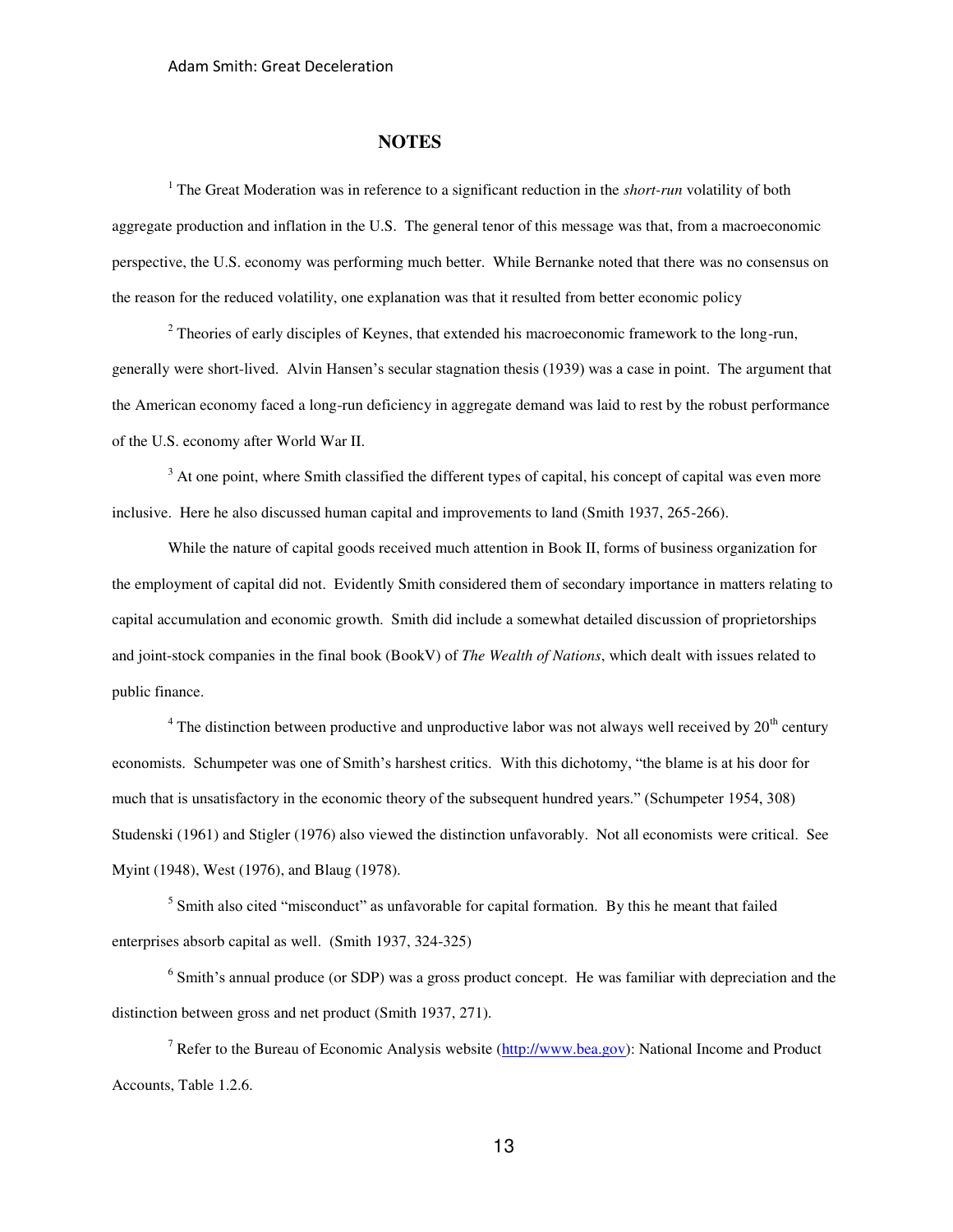<sup>8</sup> At these growth rates, it takes more than twice as long for real output to double than it does for growth rates prevailing in the 1950s and 1960s.

 $9$  The fact that SDP and GDP grew at the same rate in the post-World War II period might surprise some contemporary observers. It casts aspersion on the proposition that the U.S. economy is becoming more serviceoriented.

 $10$  Innovation and economic activity was so robust during the 1990s that some raised the possibility that the country was in the midst of a third industrial revolution. See, for example, Greenwood (1999).

## **References**

- Bernanke, B.2004. "The Great Moderation." <http://www.federalreserve.gov/> boarddocs/speeches/2004. Retrieval: 2-26-2009.
- Blaug, M**.** 1978. *Economic Theory in Retrospect*. 3rd edition. London: Cambridge.
- Gerdes, W.2005. "Smithian Domestic Product and the U.S. Economy." *The Social Science Journal* 42: 511-522.
- Greenwood, J. 1999. "The Third Industrial Revolution: Technology, Productivity, and Income Inequality." Federal Reserve Bank of Cleveland *Economic Review* 35(2): 2-12.
- Hansen, A. 1939. "Economic Progress and Declining Population Growth." *American Economic Review* 29: 1-15.
- Keynes, J.M.1971 (1923). *A Tract on Monetary Reform.* London: Macmillan.
- Keynes, J.M. 1936. *The General Theory of Employment, Interest, and Money.*  New York: Harcourt, Brace, and World.
- Kruger, A. and R. Solow, eds. 2001. *The Roaring Nineties: Can Full Employment be Sustained?* New York: The Russell Sage Foundation and the Century Foundation.
- Mill, J.S.1965 (1848). *Collected Works of John Stuart Mill,* Volume IV: *Principles of Political Economy with Some of Their Applications to Social Philosophy*. Toronto: University of Toronto.
- Myint, H. 1948. *Theories of Welfare Economics.* Cambridge: Harvard.
- Ricardo, D. 1962 (1821, 3rd edition). *The Principles of Political Economy and Taxation.* London: J.M. Dent & Sons.
- Schumpeter, J. 1954.*History of Economic Analysis.* New York: Oxford.
- Smith, A. 1937 (1776). *An Inquiry into the Nature and Causes of the Wealth of Nations.* New York: Random House.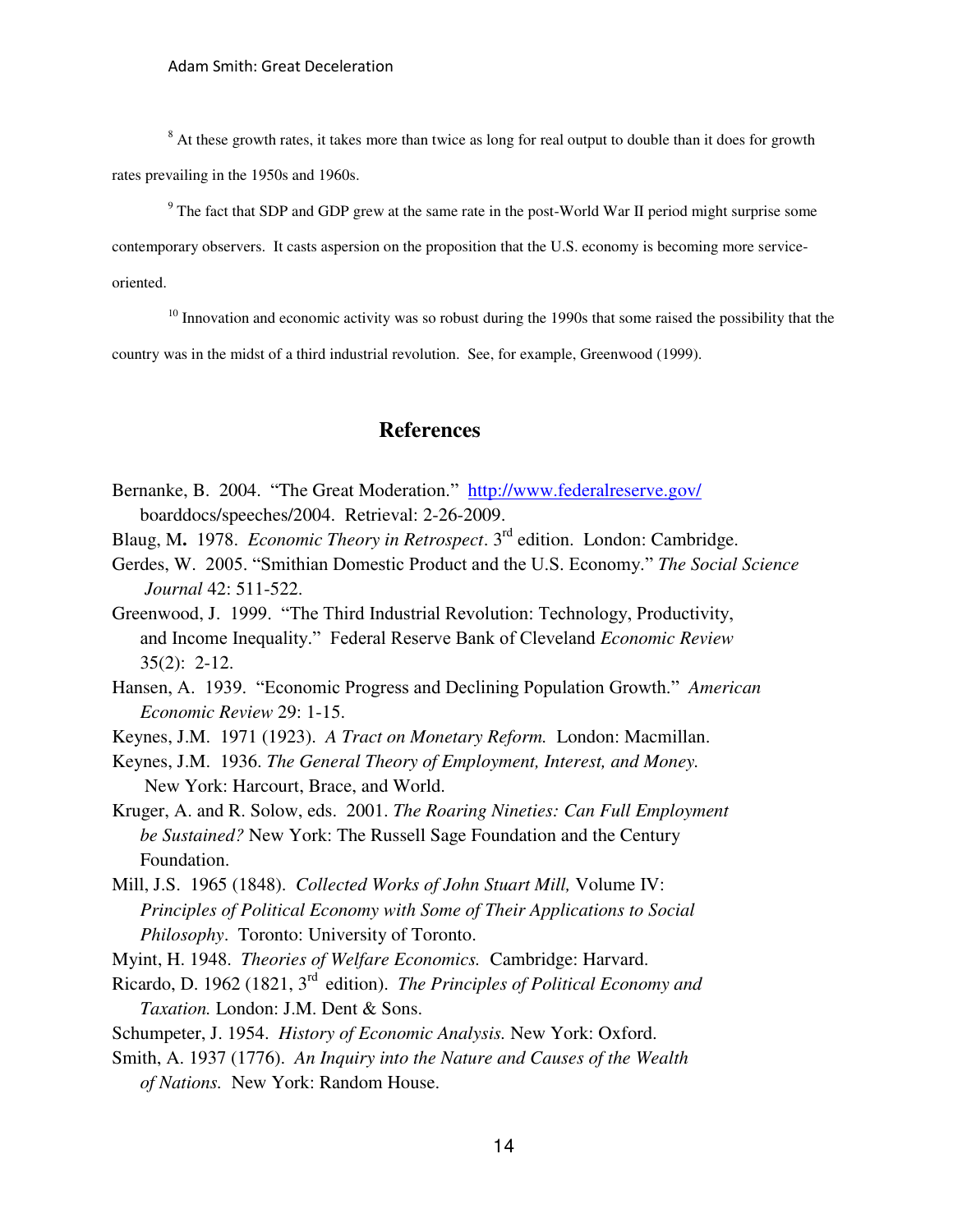- Solow, R. 1957. "Technical Change and the Aggregate Production Function." *Review of Economics and Statistics* 39: 312-320.
- Stigler, G.1976. "The Successes and Failures of Professor Smith." *Journal of Political Economy* 84(6): 1199-1213.
- Studenski, P. 1961. *The Income of Nations. Part One: History.* New York: New York University.
- U.S. Department of Commerce, Bureau of the Census. (1975) *Historical Statistics of the United States: Colonial Times to 1970 (Part 2).*
- U.S. Department of Commerce, Bureau of the Census. *Statistical Abstract of the United States* (various issues).
- U.S. Department of Commerce. (2008, 2009) Bureau of the Census, *State and Local Government Finances Summary: 2008 (and 2009).*
- U.S. Department of Commerce, Bureau of Economic Analysis. National Income and Product Accounts, Table 1.2.6. [http://www.bea.gov/iTable/iTable.cfm?ReqID=98step=1.](http://www.bea.gov/iTable/iTable.cfm?ReqID=98step=1) Retrieval: 1-30-2013.
- U.S. Department of Commerce. (1998) *National Income and Product Accounts of the United States, 1929-94: Volume 1*.
- West, E.G. 1976. *Adam Smith: the Man and his Works.* Indianapolis: Liberty Fund.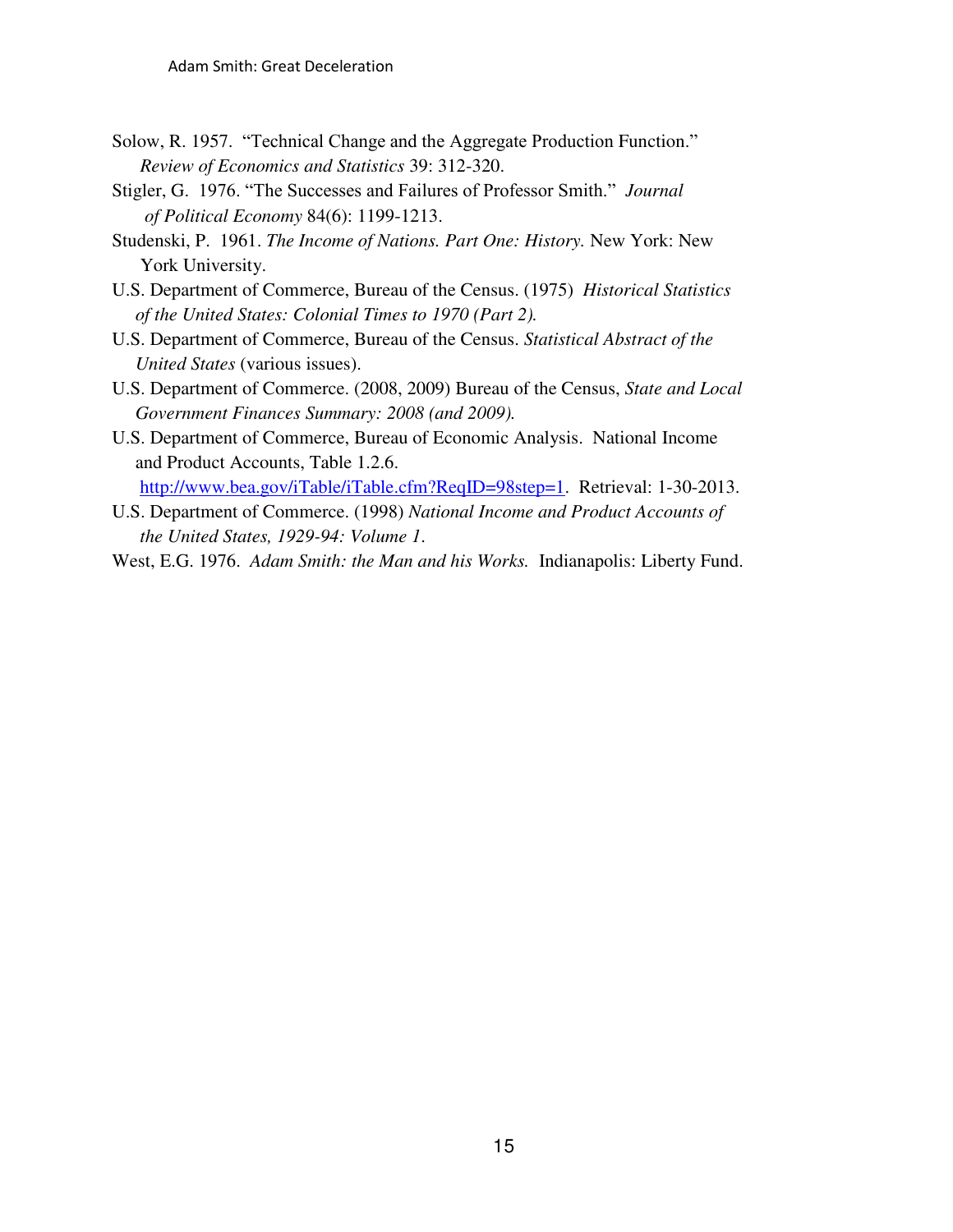

Sources:

- U.S. Census Bureau, U. S. Department of Commerce, *Historical Statistics of the United States: Colonial Times to 1970.*
- U.S. Census Bureau, U.S. Department of Commerce, *Statistical Abstract of the U.S.,* (various issues).
- U.S. Census Bureau, U.S. Department of Commerce, *State and Local Government Finances, Summary:* 2008 and 2009